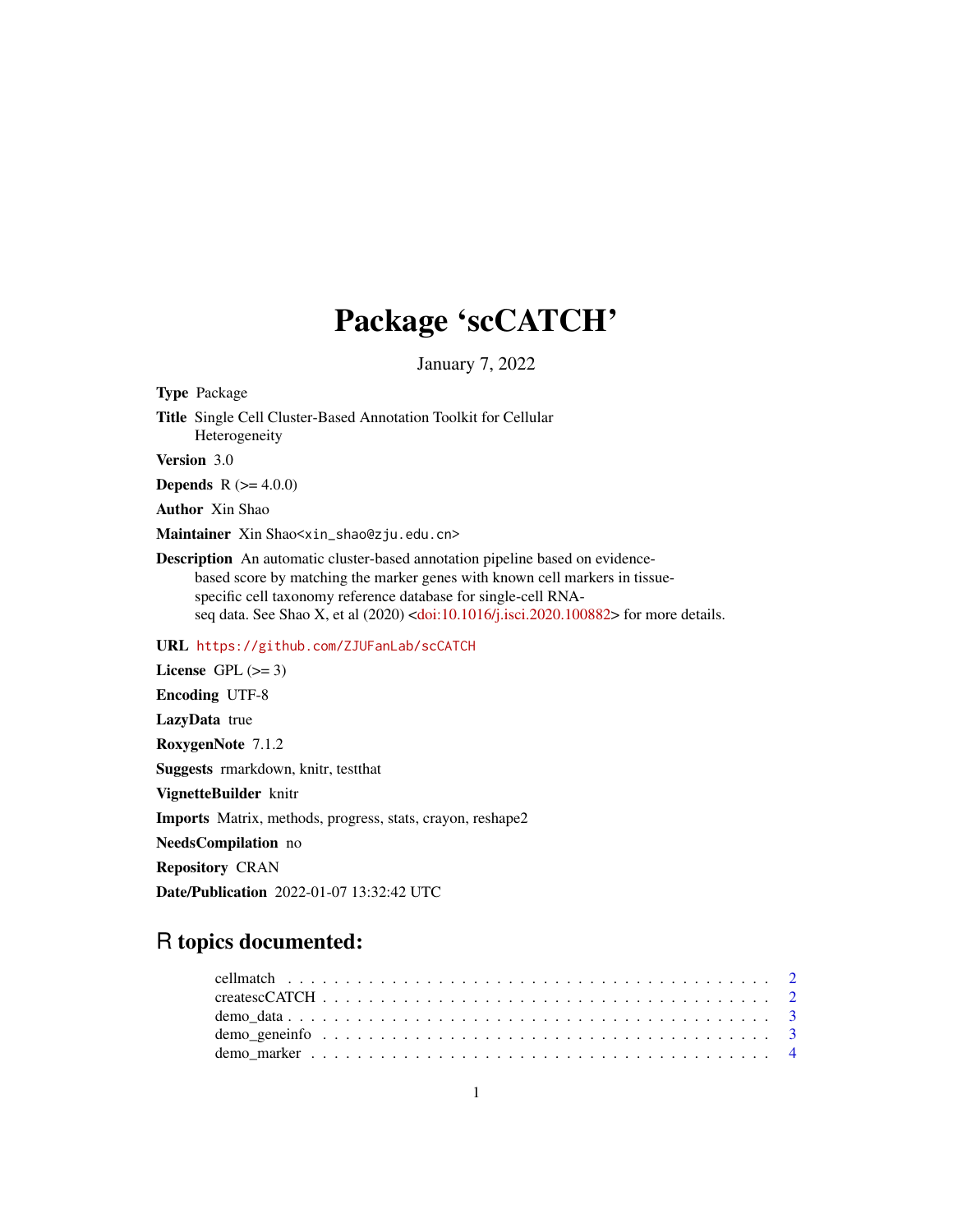## <span id="page-1-0"></span>2 createscCATCH

| $f$ indmarkergene,scCATCH-method $\ldots \ldots \ldots \ldots \ldots \ldots \ldots \ldots \ldots \ldots \ldots$ |  |
|-----------------------------------------------------------------------------------------------------------------|--|
|                                                                                                                 |  |
|                                                                                                                 |  |
|                                                                                                                 |  |
|                                                                                                                 |  |

#### $\blacksquare$

<span id="page-1-2"></span>cellmatch *cellmatch*

## Description

Marker genes of 'Human' and 'Mouse'.

### Usage

cellmatch

## Format

An object of class data. frame with 49625 rows and 11 columns.

#### Source

<https://github.com/ZJUFanLab/scCATCH/tree/master/data>

<span id="page-1-1"></span>createscCATCH *scCATCH object*

### Description

create scCATCH object using single-cell count data and cluster information.

## Usage

```
createscCATCH(data, cluster)
```
### Arguments

| data    | A matrix or dgCMatrix containing normalized single-cell RNA-seq data, each           |
|---------|--------------------------------------------------------------------------------------|
|         | column representing a cell, each row representing a gene. See demo <sub>data</sub> . |
| cluster | A character containing the cluster information for each cell. The length of it       |
|         | must be equal to the nool of the data.                                               |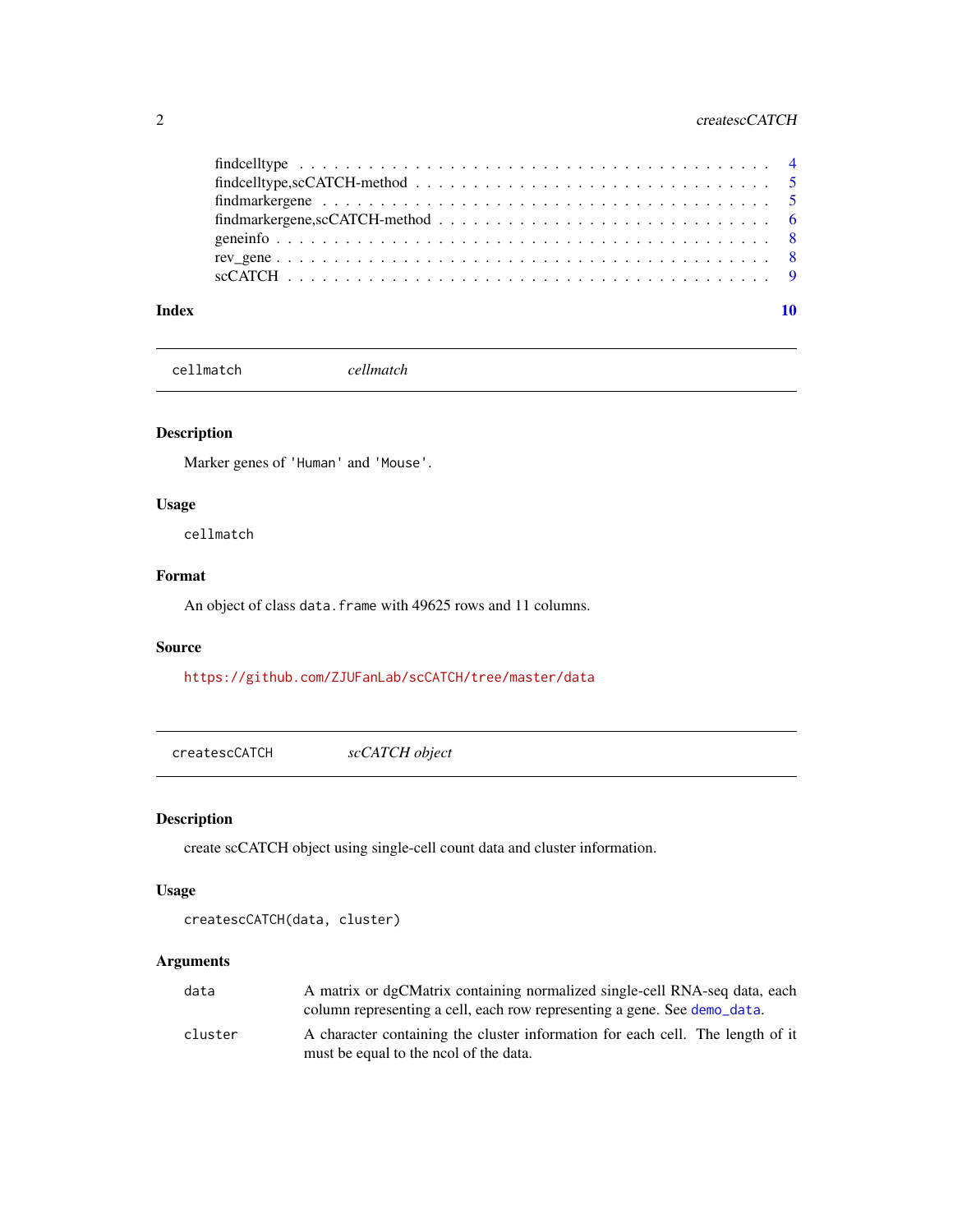### <span id="page-2-0"></span>demo\_data 3

## Value

scCATCH object

## <span id="page-2-1"></span>demo\_data *Demo data of single-cell RNA-seq data*

### Description

Demo data of single-cell RNA-seq data

#### Usage

demo\_data()

## Details

data used in [createscCATCH](#page-1-1) must be a matrix object, each column representing a cell, each row representing a gene.

#### Value

A demo data matrix.

### Examples

data\_demo <- demo\_data()

demo\_geneinfo *Demo data of geneinfo*

### Description

Demo data of geneinfo

#### Usage

demo\_geneinfo()

### Details

geneinfo used in [rev\\_gene](#page-7-1) must be a data.frame object with three columns, namely 'symbol', 'synonyms', 'species'.

#### Value

A demo geneinfo data.frame.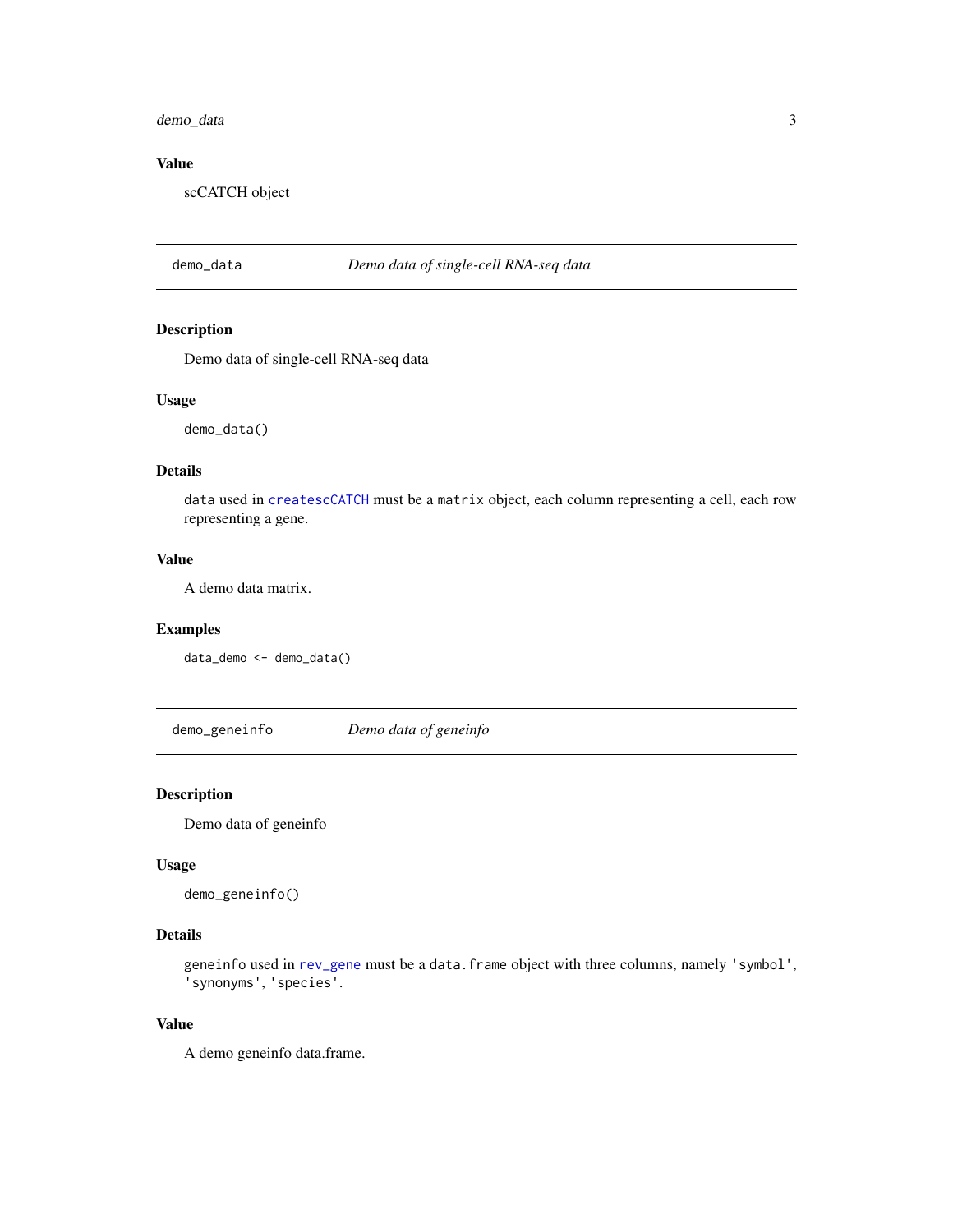#### Examples

```
geneinfo_demo <- demo_geneinfo()
```
<span id="page-3-1"></span>demo\_marker *Demo data of markers*

### Description

Demo data of markers

#### Usage

demo\_marker()

#### Details

markers used in [findmarkergene](#page-4-1) must be a data.frame object with eleven columns.

#### Value

A demo marker data.frame.

### Examples

markers\_demo <- demo\_marker()

findcelltype *Evidence-based score and annotation for each cluster*

## Description

Evidence-based score and annotation for each cluster.

#### Usage

```
findcelltype(object, verbose = TRUE)
```
## Arguments

| object  | scCATCH object generated from findmarkergene. |
|---------|-----------------------------------------------|
| verbose | Show progress messages.                       |

## Value

scCATCH object containing the results of predicted cell types for each cluster.

<span id="page-3-0"></span>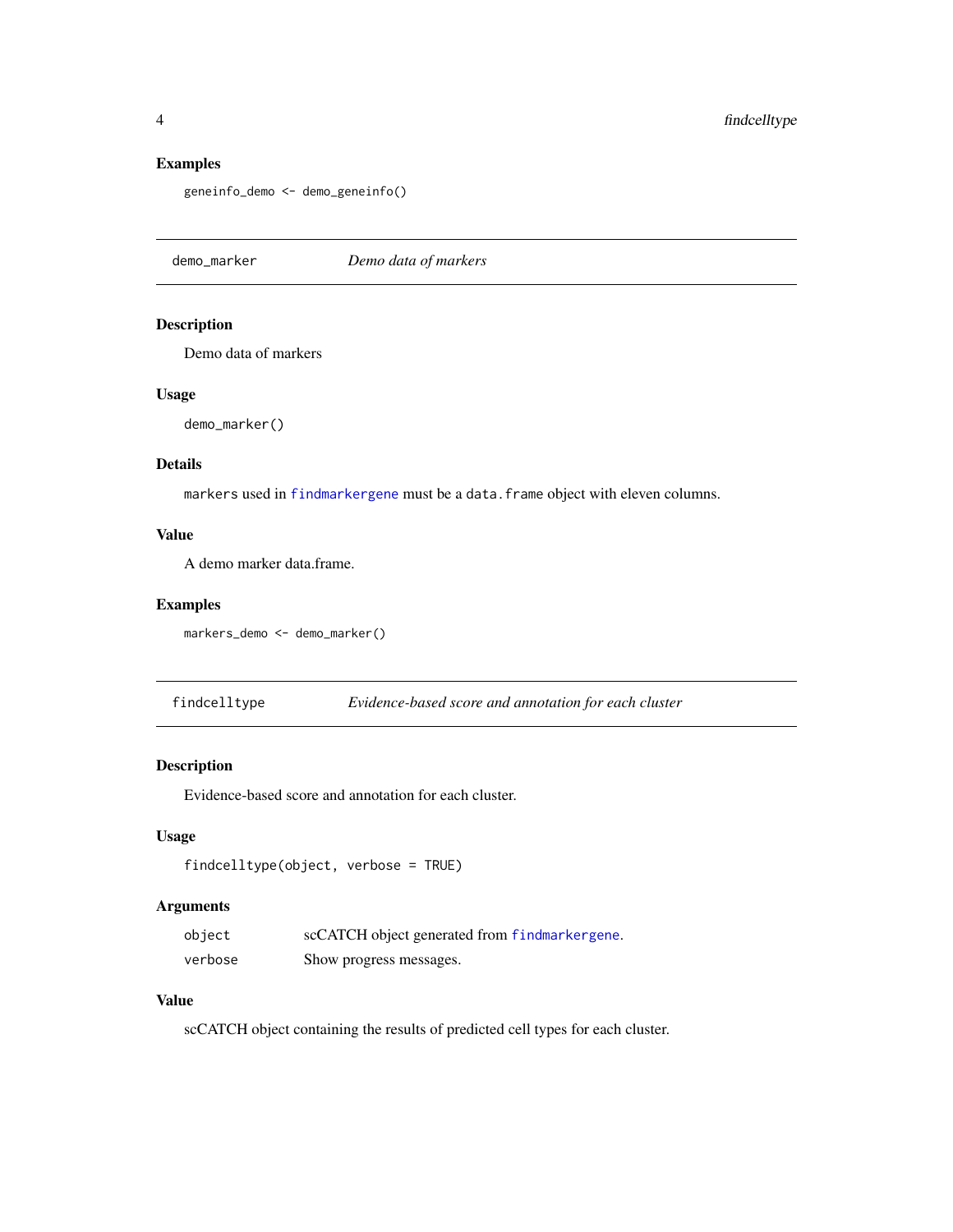<span id="page-4-0"></span>findcelltype,scCATCH-method

*Evidence-based score and annotation for each cluster*

## Description

Evidence-based score and annotation for each cluster.

#### Usage

```
## S4 method for signature 'scCATCH'
findcelltype(object, verbose = TRUE)
```
## Arguments

| object  | scCATCH object generated from findmarkergene. |
|---------|-----------------------------------------------|
| verbose | Show progress messages.                       |

#### Value

scCATCH object containing the results of predicted cell types for each cluster.

<span id="page-4-1"></span>findmarkergene *Find potential marker genes for each cluster*

#### Description

Identify potential marker genes for each cluster.

#### Usage

```
findmarkergene(
  object,
  species = NULL,
 cluster = "All",
  if_use_custom_marker = FALSE,
 marker = NULL,
 cancer = "Normal",
  tissue = NULL,
 use_method = "1",comp_cluster = NULL,
 cell\_min\_pot = 0.25,
 logfc = 0.25,
 pvalue = 0.05,
  verbose = TRUE
)
```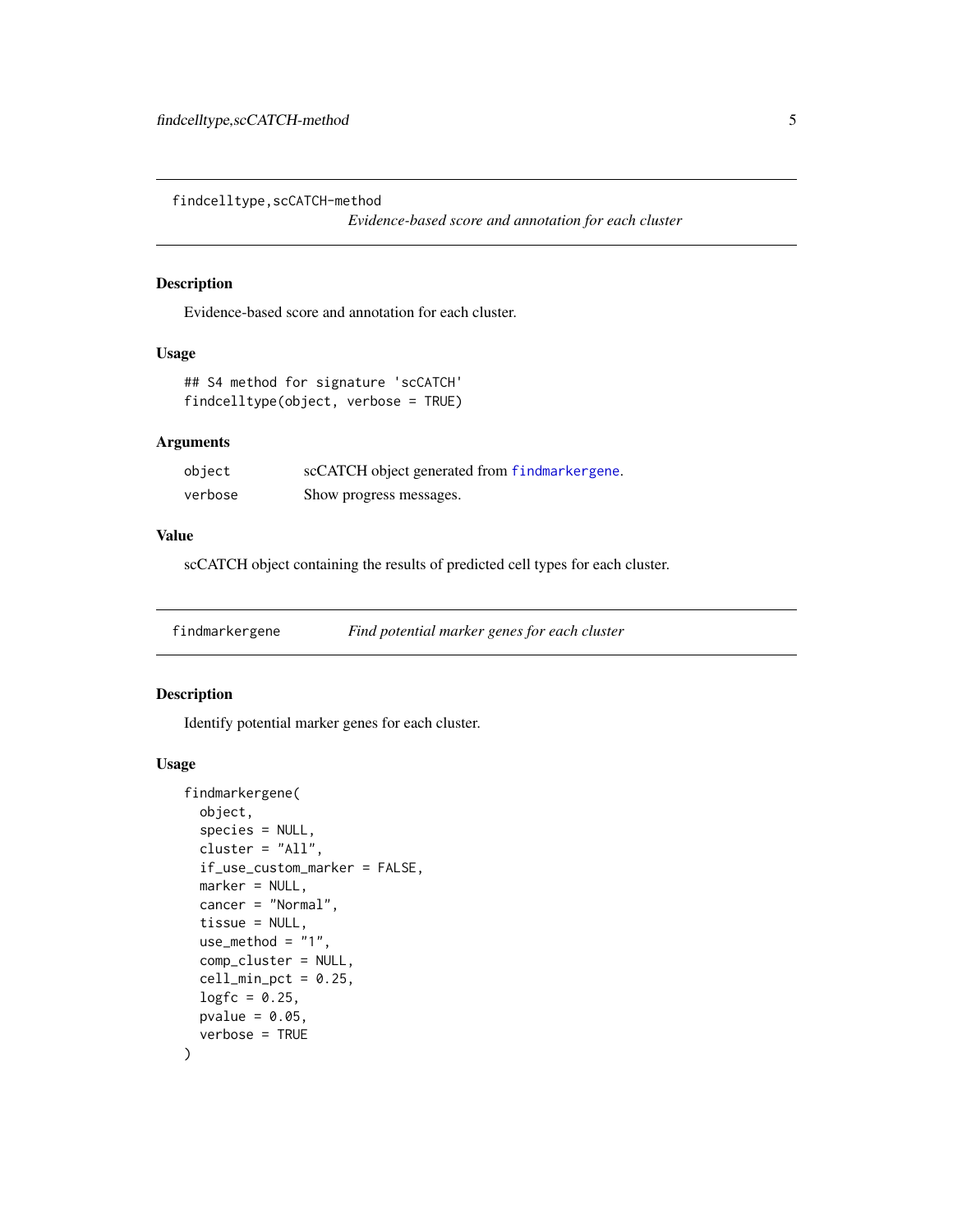## <span id="page-5-0"></span>Arguments

| object               | scCATCH object generated from createscCATCH.                                                                                                                                                                |
|----------------------|-------------------------------------------------------------------------------------------------------------------------------------------------------------------------------------------------------------|
| species              | The specie of cells. The species must be defined. 'Human' or 'Mouse'. When<br>if_use_custom_marker is set TRUE, no need to define the species.                                                              |
| cluster              | Select which clusters for potential marker genes identification. e.g. '1', '2', etc.<br>The default is 'All' to find potential makrer genes for each cluster.                                               |
| if_use_custom_marker |                                                                                                                                                                                                             |
|                      | Whether to use custom markers data.frame.                                                                                                                                                                   |
| marker               | A data.frame containing marker genes. See demo_marker. Default is to use the<br>system cellmatch data.frame.                                                                                                |
| cancer               | If the sample is from cancer tissue, then the cancer type may be defined. When<br>if use custom marker is set TRUE, no need to define the species.                                                          |
| tissue               | Tissue origin of cells must be defined. Select one or more related tissue types.<br>When if_use_custom_marker is set TRUE, no need to define the species.                                                   |
| use method           | '1' is to compare with other every cluster. '2' is to compare with other clusters<br>together.                                                                                                              |
| comp_cluster         | Number of clusters to compare. Default is to compare all other cluster for each<br>cluster. Set it between 1 and length of unique clusters. More marker genes will<br>be obtained for smaller comp_cluster. |
| cell_min_pct         | Include the gene detected in at least this many cells in each cluster.                                                                                                                                      |
| logfc                | Include the gene with at least this fold change of average gene expression com-<br>pared to every other clusters.                                                                                           |
| pvalue               | Include the significantly highly expressed gene with this cutoff of p value from<br>wilcox test compared to every other clusters.                                                                           |
| verbose              | Show progress messages.                                                                                                                                                                                     |

## Details

Details of available tissues see <https://github.com/ZJUFanLab/scCATCH/wiki>

## Value

scCATCH object

findmarkergene,scCATCH-method

*Find potential marker genes for each cluster*

## Description

Identify potential marker genes for each cluster.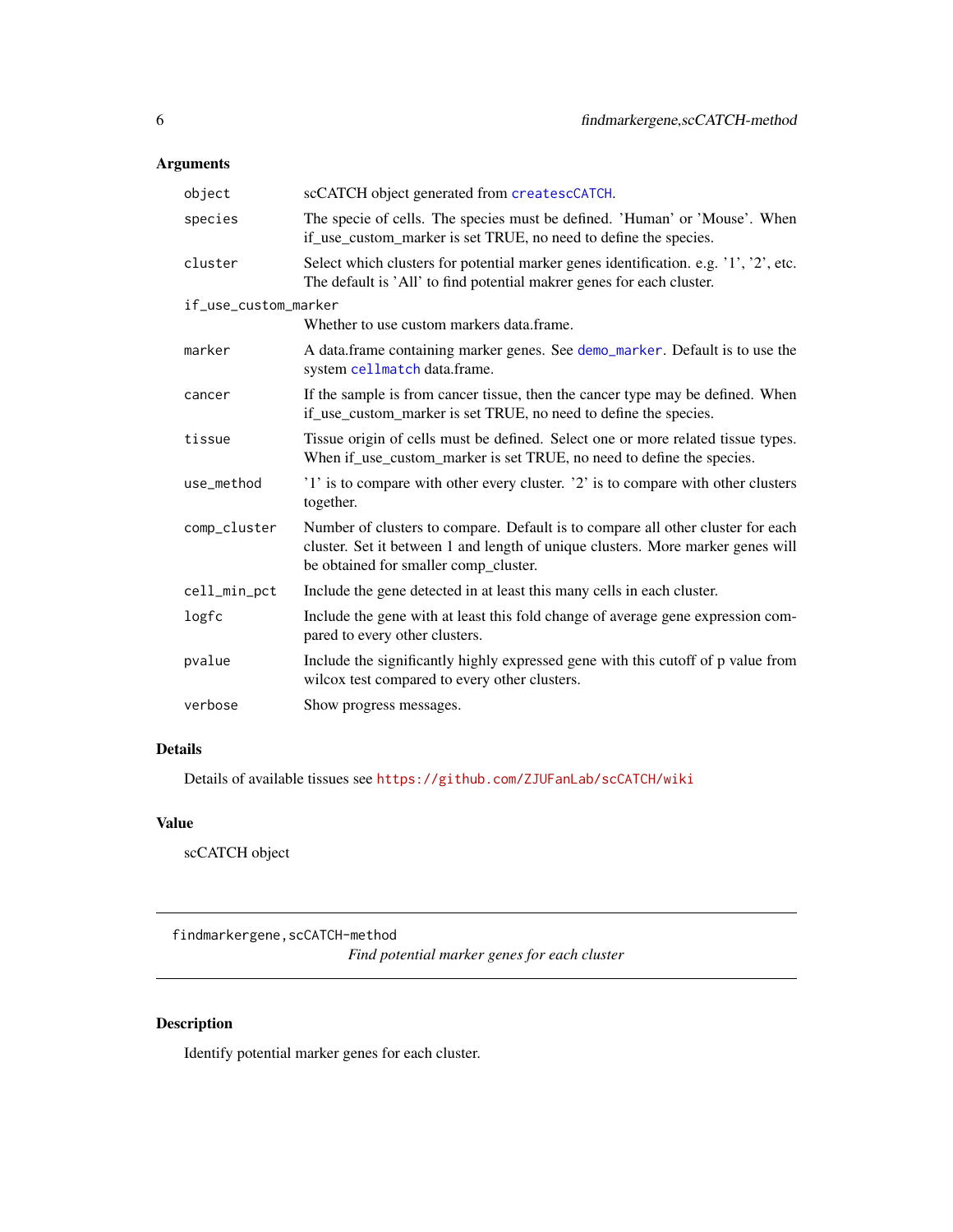## <span id="page-6-0"></span>Usage

```
## S4 method for signature 'scCATCH'
findmarkergene(
 object,
 species = NULL,
 cluster = "All",
 if_use_custom_marker = FALSE,
 marker = NULL,
 cancer = "Normal",
 tissue = NULL,
 use_method = "1",comp_cluster = NULL,
 cell\_min\_pot = 0.25,logfc = 0.25,
 pvalue = 0.05,
 verbose = TRUE
)
```
## Arguments

| object               | scCATCH object generated from createscCATCH.                                                                                                                                                                |
|----------------------|-------------------------------------------------------------------------------------------------------------------------------------------------------------------------------------------------------------|
| species              | The specie of cells. The species must be defined. 'Human' or 'Mouse'. When<br>if_use_custom_marker is set TRUE, no need to define the species.                                                              |
| cluster              | Select which clusters for potential marker genes identification. e.g. '1', '2', etc.<br>The default is 'All' to find potential makrer genes for each cluster.                                               |
| if_use_custom_marker |                                                                                                                                                                                                             |
|                      | Whether to use custom markers data frame.                                                                                                                                                                   |
| marker               | A data.frame containing marker genes. See demo_marker. Default is to use the<br>system cellmatch data.frame.                                                                                                |
| cancer               | If the sample is from cancer tissue, then the cancer type may be defined. When<br>if_use_custom_marker is set TRUE, no need to define the cancer.                                                           |
| tissue               | Tissue origin of cells must be defined. Select one or more related tissue types.<br>When if use custom marker is set TRUE, no need to define the tissue.                                                    |
| use_method           | '1' is to compare with other every cluster. '2' is to compare with other clusters<br>together.                                                                                                              |
| comp_cluster         | Number of clusters to compare. Default is to compare all other cluster for each<br>cluster. Set it between 1 and length of unique clusters. More marker genes will<br>be obtained for smaller comp_cluster. |
| cell_min_pct         | Include the gene detected in at least this many cells in each cluster.                                                                                                                                      |
| logfc                | Include the gene with at least this fold change of average gene expression com-<br>pared to every other clusters.                                                                                           |
| pvalue               | Include the significantly highly expressed gene with this cutoff of p value from<br>wilcox test compared to every other clusters.                                                                           |
| verbose              | Show progress messages.                                                                                                                                                                                     |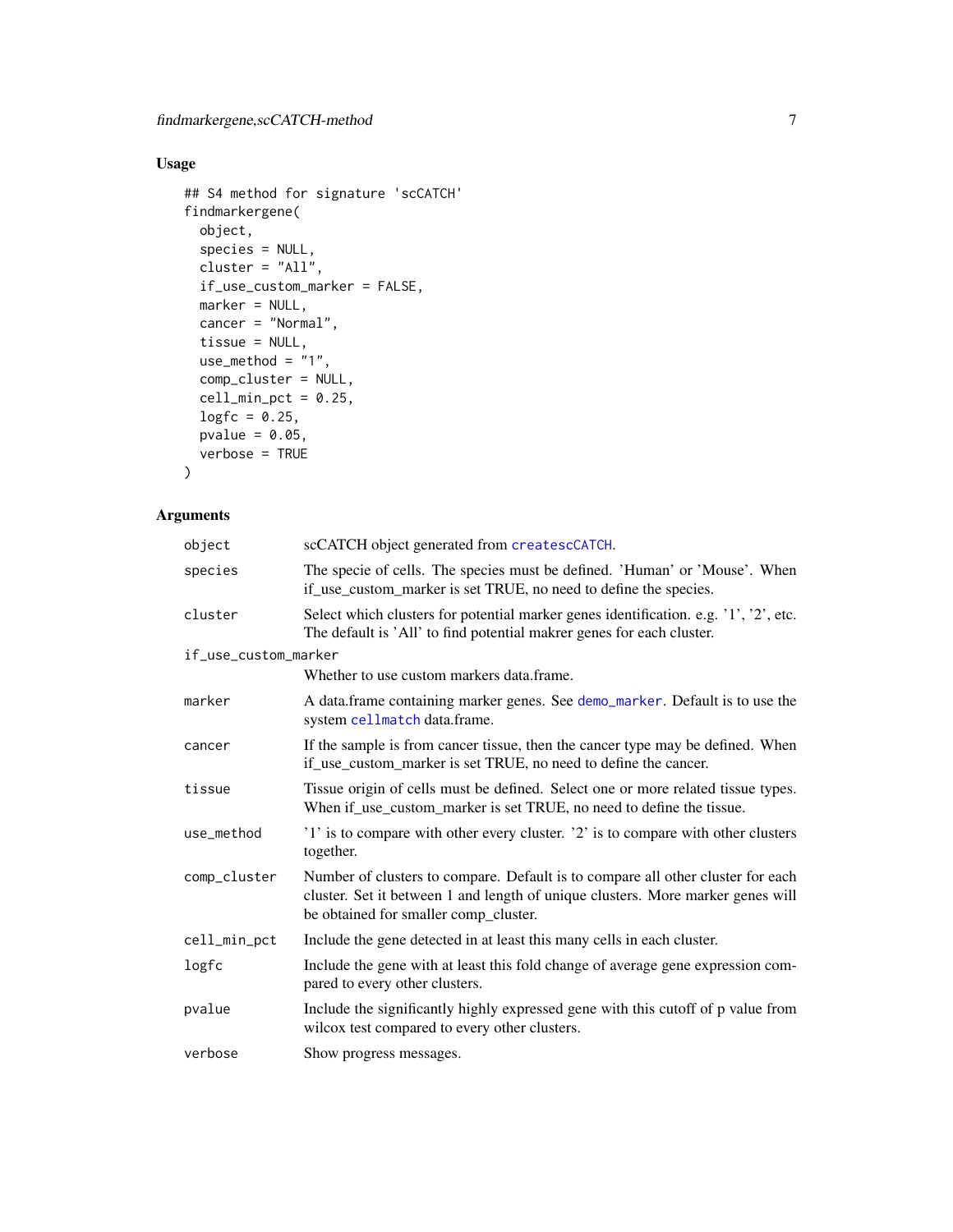## <span id="page-7-0"></span>Details

Details of available tissues see <https://github.com/ZJUFanLab/scCATCH/wiki>

#### Value

scCATCH object

geneinfo *geneinfo*

### Description

Gene symbols of 'Human' and 'Mouse' updated on Jan. 2, 2022 for revising genes.

#### Usage

geneinfo

## Format

An object of class data. frame with 227791 rows and 3 columns.

#### Source

<https://www.ncbi.nlm.nih.gov/gene>

<span id="page-7-1"></span>rev\_gene *Pre-processing step: revising gene symbols*

## Description

Revise genes according to NCBI Gene symbols updated in Jan. 2, 2022 for count matrix, usercustom cell marker data.frame.

#### Usage

```
rev_gene(data = NULL, data_type = NULL, species = NULL, geneinfo = NULL)
```
#### Arguments

| data      | A matrix or dgCMatrix containing count or normalized data, each column repre-<br>senting a spot or a cell, each row representing a gene; Or a data.frame containing<br>cell markers, use demo_marker. |
|-----------|-------------------------------------------------------------------------------------------------------------------------------------------------------------------------------------------------------|
| data_type | A character to define the type of data, select 'data' for the data matrix, 'marker'<br>for the data.frame containing cell markers.                                                                    |
| species   | Species of the data. 'Human' or 'Mouse'.                                                                                                                                                              |
| geneinfo  | A data.frame of the system data containing gene symbols of 'Human' and 'Mouse'<br>updated on Jan. 1, 2022.                                                                                            |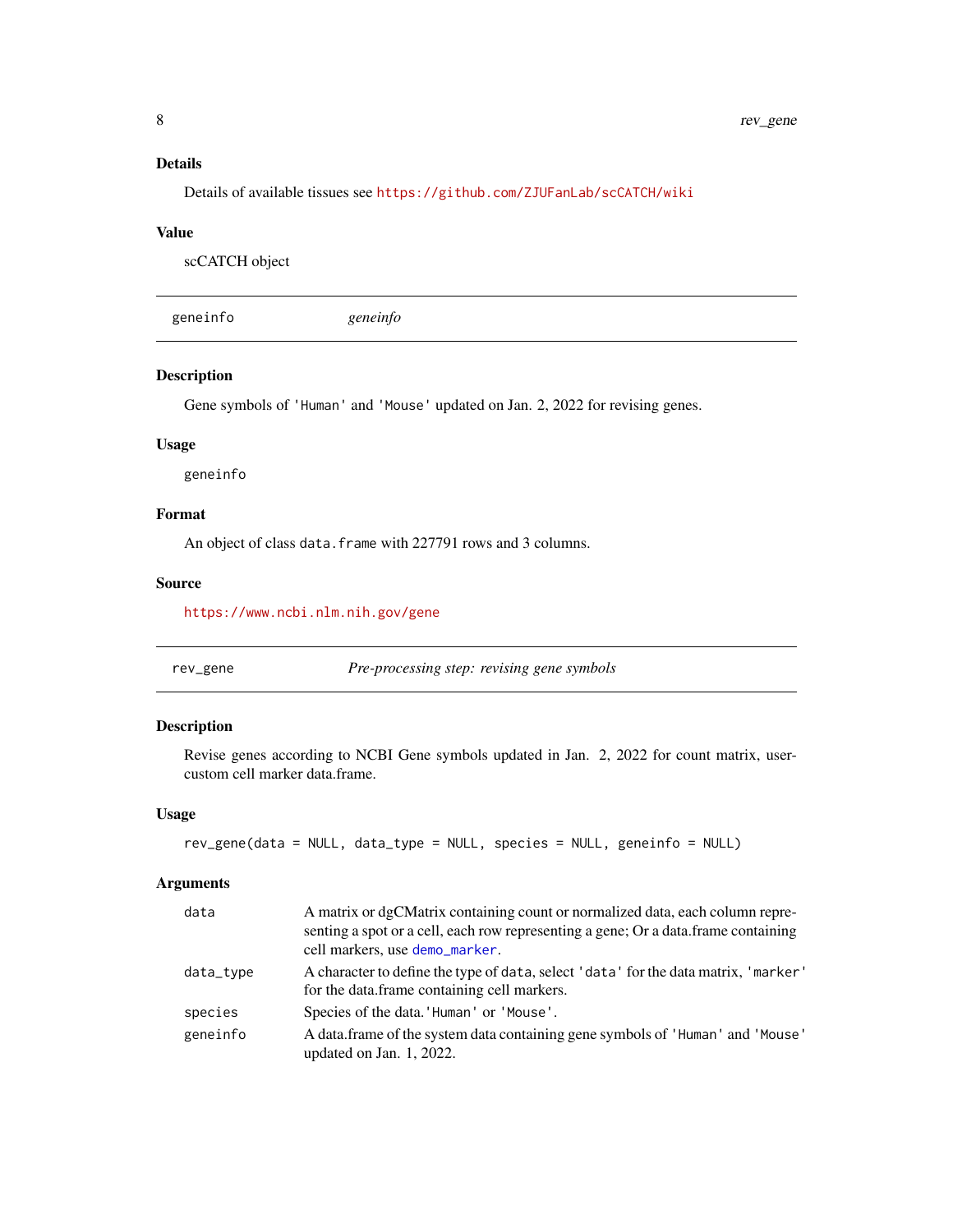#### <span id="page-8-0"></span>scCATCH 9

## Value

A new matrix or data.frame.

## scCATCH *Definition of 'scCATCH' class*

### Description

An S4 class containing the data, meta, and results of inferred cell types.

#### Slots

data A list containing normalized data. See [demo\\_data](#page-2-1).

meta A data frame containing the meta data.

para A list containing the parameters.

markergene A data frame containing the identified markers for each cluster.

celltype A data frame containing the cell types for each cluster.

marker A data frame containing the known markers. See [demo\\_marker](#page-3-1).